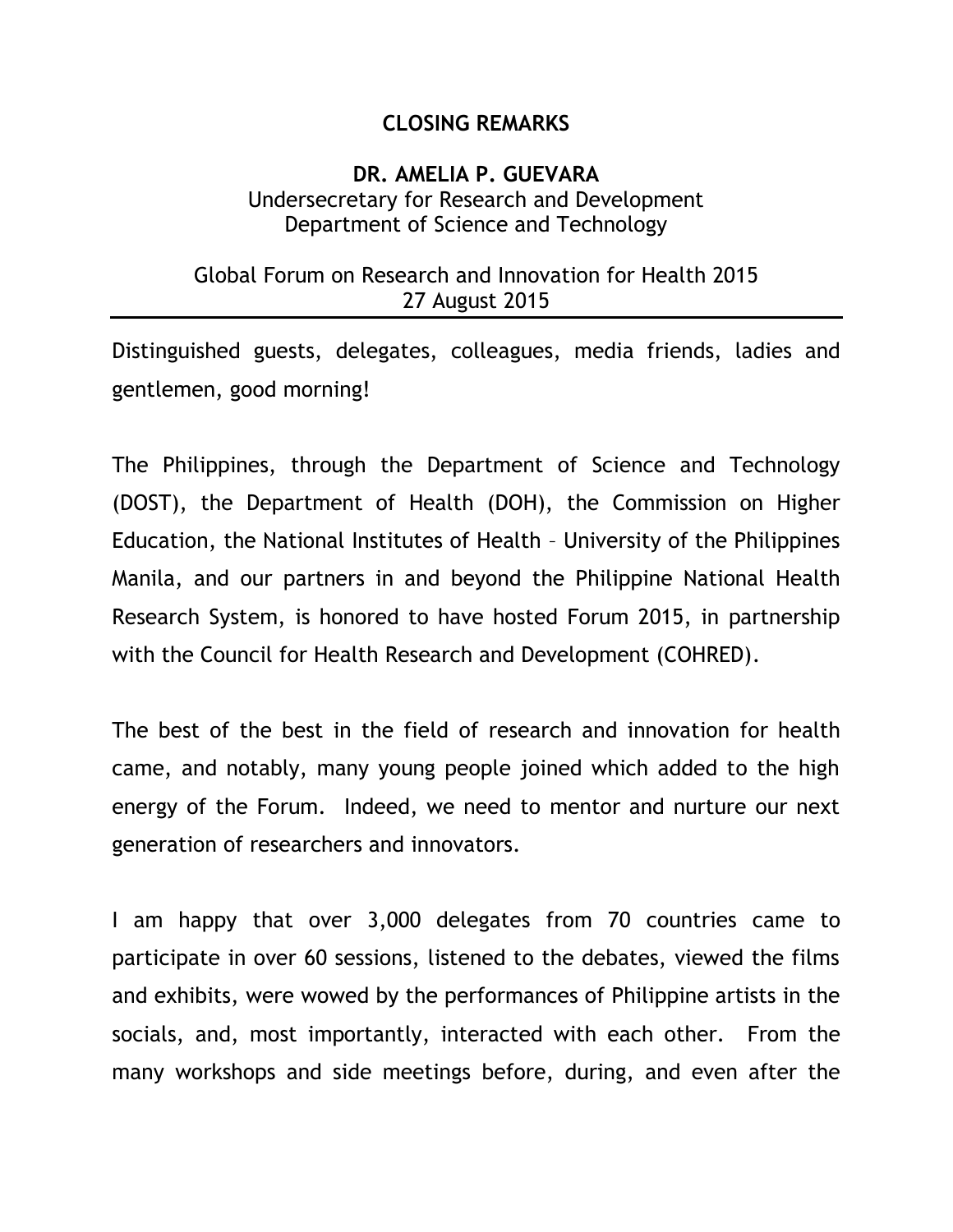Forum, people already planned to undertake concrete actions to further the partnerships, among others, the APEC workshop come April on nutrigenomics; the regional workshops on the framework for disaster health research; putting up start-up companies from research-based results among students; strengthening collaboration with Institut Pasteur, UK Newton Fund, Novartis Foundation, to name a few.

Your very presence here only means one thing: your commitment to health, equity, and development. This is our common goal, the very reason for this forum.

The theme of this year's Global Forum on Research and Innovation for Health, "*People at the Center for Research and Innovation for Health,"* poses both a reminder and a challenge to all of us. It is a reminder that we - whether we are part of the government, business industries, international organizations, academic and research institutions, or civil society- we play a part to address the current health challenges locally and globally. The theme also poses a challenge for us to continue our holistic efforts to achieve innovative and balanced approaches to health care.

The Call to Action behooves us to invest, individually and collectively, to Increase the Effectiveness of Research and Innovation for Health through Social Accountability, Increasing Investments and Country-driven Capacity Building, and intensify Research and Innovation in Health in improving